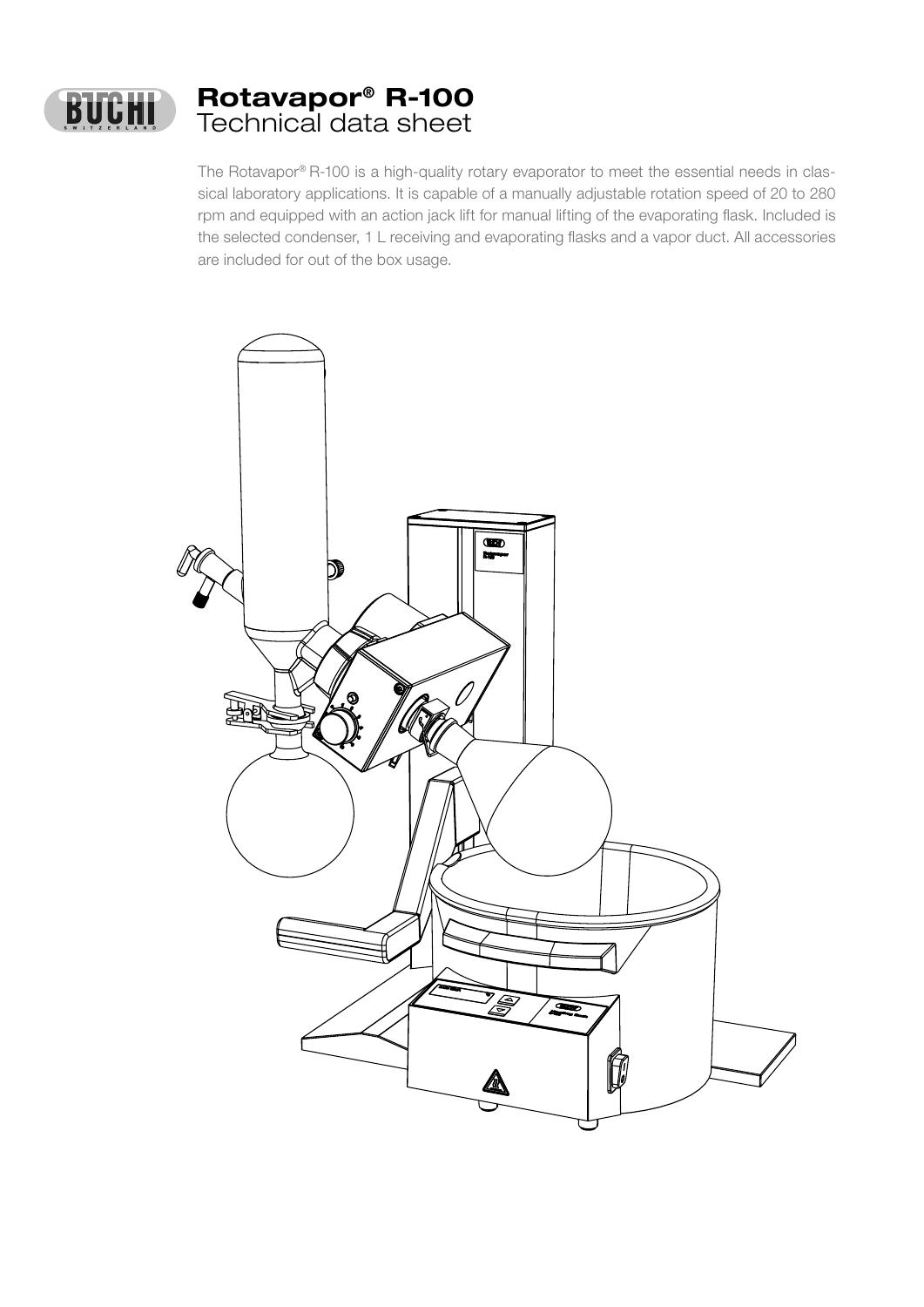## Scope of delivery

All models are delivered ready to use and are complete of:

| Components                                 | Rotavapor <sup>®</sup><br>with glass<br>assembly | Rotavapor <sup>®</sup><br>without<br>glass<br>assembly | Rotavapor <sup>®</sup><br>system |
|--------------------------------------------|--------------------------------------------------|--------------------------------------------------------|----------------------------------|
| Rotavapor® R-100                           | $\overline{\phantom{a}}$                         |                                                        |                                  |
| Heating Bath B-100                         |                                                  |                                                        |                                  |
| Condenser (according to order code)        |                                                  |                                                        |                                  |
| Vapor duct (with Combi-Clip)               |                                                  |                                                        |                                  |
| Vacuum seal (KD22)                         |                                                  |                                                        |                                  |
| Evaporating flask (1 liter)                | $\overline{\phantom{a}}$                         |                                                        |                                  |
| Receiving flask (1 liter)                  |                                                  |                                                        |                                  |
| Flyer "List of solvents"                   | $\overline{\phantom{a}}$                         | 1                                                      |                                  |
| Set of required cooling and vacuum tubings |                                                  |                                                        |                                  |
| Power cable                                | $\overline{\phantom{0}}$                         |                                                        |                                  |
| Interface I-100 (with power adapter)       |                                                  |                                                        |                                  |
| Vacuum Pump V-100                          |                                                  |                                                        |                                  |
| Recirculating Chiller F-100 / F-105        |                                                  |                                                        | $\star$                          |

(\*according to oder code)

# Order code

Choose the configuration according to your needs:

### Rotavapor® with glass assembly

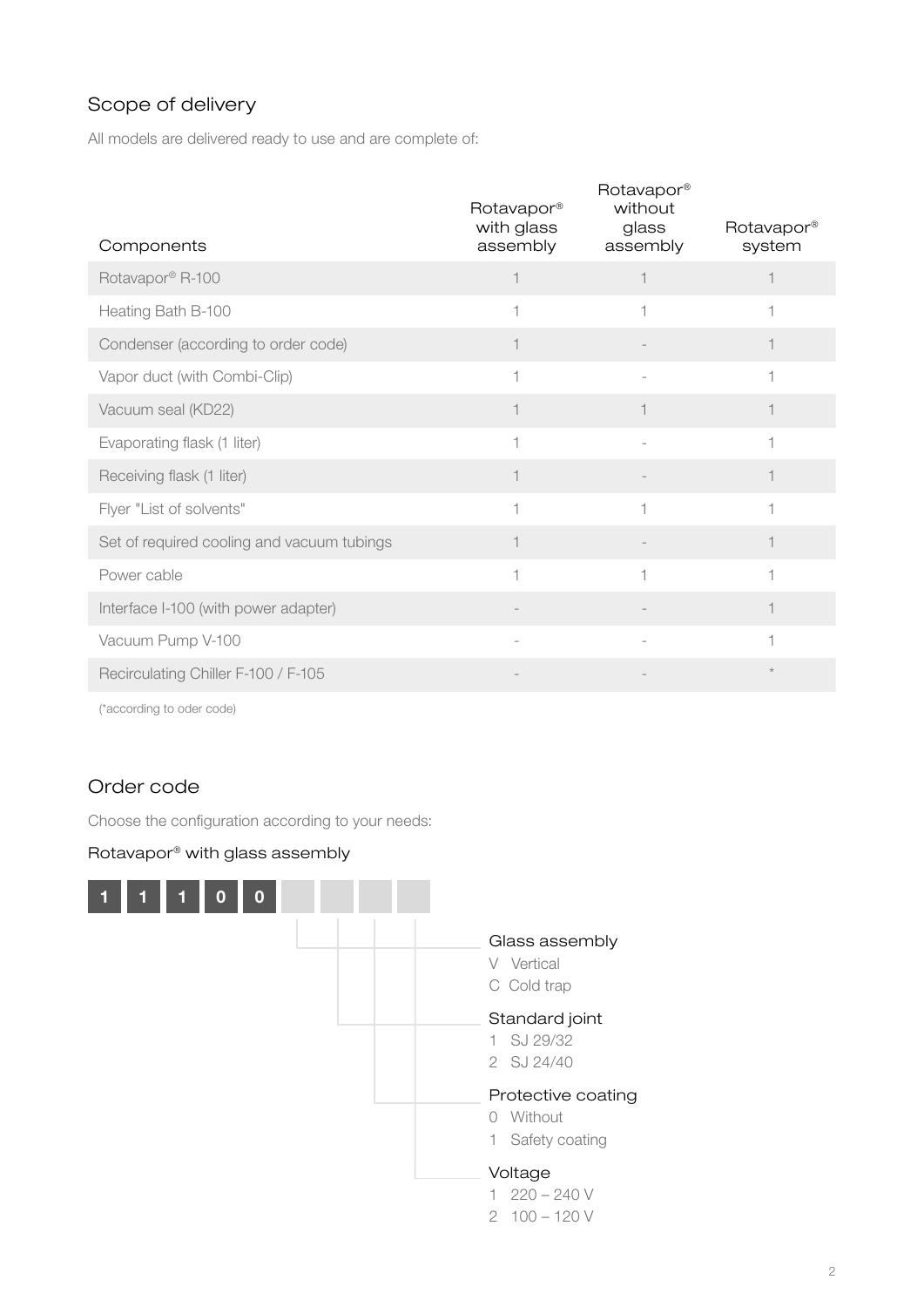#### Rotavapor® without glass assembly



**0** 0 N 0 0 0 1 Rotavapor® R-100, w/o glass, 220 – 240 V

 $0$  0 N 0 0 0 2 Rotavapor® R-100, w/o glass, 100 – 120 V

**0** 6 1 7 7 2 Rotavapor® R-100, w/o heating bath, w/o glass, 100 – 240 V\*

\* without power adapter

#### Rotavapor® Systems

The rotary evaporator system R-100 meets the essential needs in laboratory evaporation. It is bundled with the Vacuum Pump V-100 regulated by the Interface I-100 and can optionally include the Recirculating Chiller F-100 or F-105. All accessories and tubes are included for out of the box usage.



#### Description of glass assemblies

| Abbr. | Type / application                                                                                        | Cooling<br>surface area |
|-------|-----------------------------------------------------------------------------------------------------------|-------------------------|
|       | Vertical condenser<br>For standard applications. The most common condenser. No top hole.                  | $1500 \, cm^2$          |
|       | Dry ice condenser<br>For distillation of solvents with low boiling points. No cooling water is necessary. | $500 \, \text{cm}^2$    |

 $\sim$   $\sim$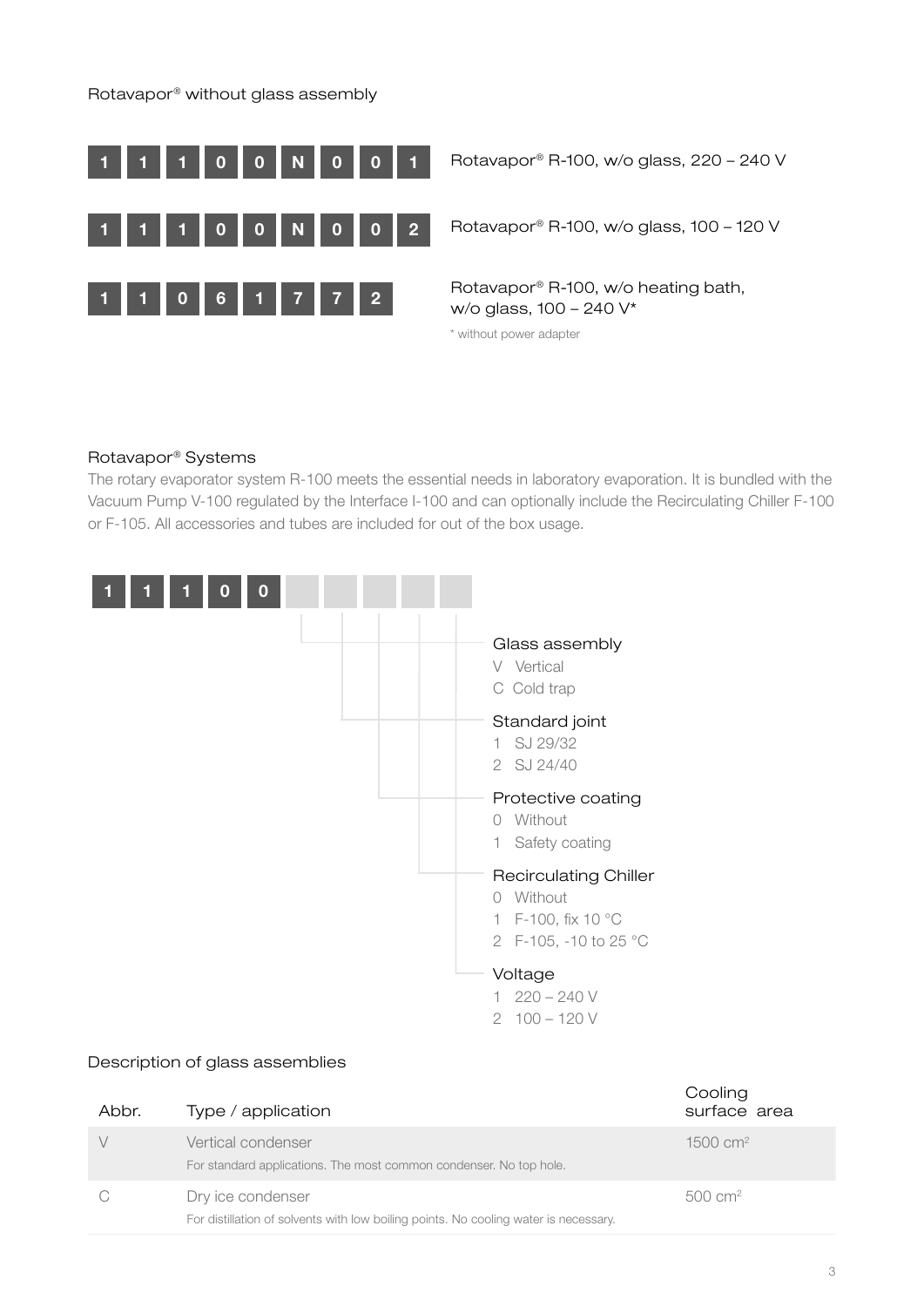## Dimensions

|                                                                | Dimensions ( $W \times H \times D$ ) |
|----------------------------------------------------------------|--------------------------------------|
| Rotavapor® R-100 with condenser (V or C),<br>with heating bath | $617 \times 898 \times 502$ mm       |
| Rotavapor® R-100 without condenser,<br>with heating bath       | $480 \times 626 \times 502$ mm       |

## Technical data

| Rotavapor® R-100 (incl. Heating Bath B-100) |
|---------------------------------------------|
| $18 - 19$ kg                                |
| 24 V                                        |
| DC                                          |
| 30 W, connected to Heating Bath B-100       |
| IP21                                        |
| $0 - 35$ °                                  |
| 150 mm (+ 100 mm extendable)                |
| $20 - 280$ rpm                              |
| $50 - 4000$ mL                              |
| 3 kg                                        |
| <b>CE</b>                                   |
|                                             |

|                                             | Heating Bath B-100         |
|---------------------------------------------|----------------------------|
| Dimension (WxHxD)                           | 285 x 219 x 326 mm         |
| Weight                                      | 4.0 kg                     |
| Operation voltage (according to order code) | 100 - 120 V or 220 - 240 V |
| Frequency                                   | 50/60 Hz                   |
| Power consumption                           | 1700 W                     |
| <b>Heating Power</b>                        | 1300 W                     |
| Protection class                            | IP21                       |
| Controlled temperature range                | $20 - 95 °C$               |
| Maximum flask size                          | 4000 mL                    |
| Temperature regulation accuracy             | $\pm$ 2 °C                 |
| Approval                                    | <b>CE</b>                  |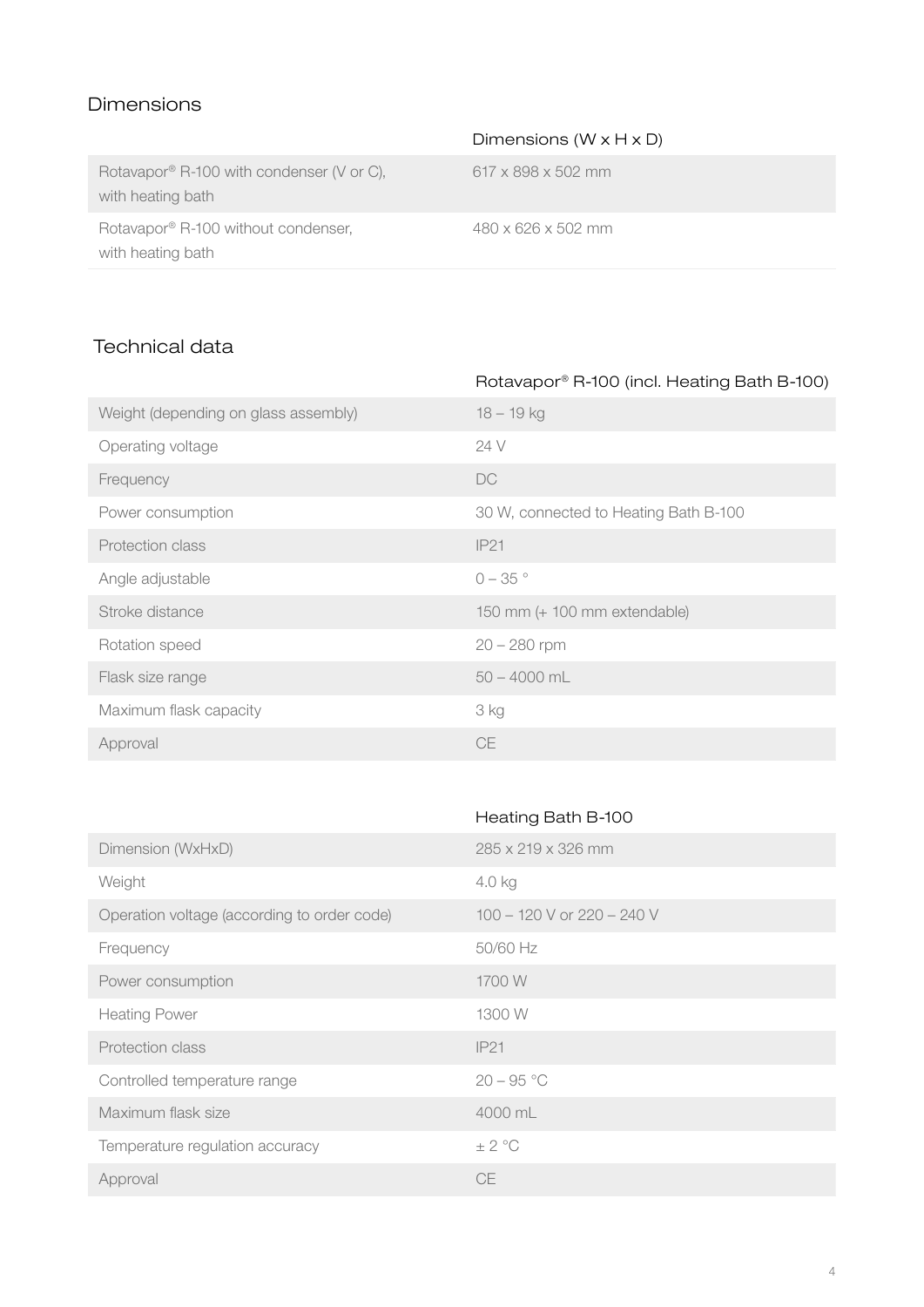# Special features

|                             | Rotavapor <sup>®</sup> R-100                                                                                                                                 |
|-----------------------------|--------------------------------------------------------------------------------------------------------------------------------------------------------------|
| Lift extension              | Up to 100 mm<br>allows use of bump traps and glass extenders                                                                                                 |
| Stop-end position limiter   | Manually adjustable<br>prevents glass breakage and damage to bath pan                                                                                        |
| Multifunctional Combi-Clip  | Tool for evaporating flask fixation and removal as<br>well as vapor duct release                                                                             |
|                             |                                                                                                                                                              |
|                             | Heating Bath B-100                                                                                                                                           |
| Temperature display         | Digital<br>allows adjusting set temperature and indicates<br>actual temperature                                                                              |
| Over-temperature protection | Power cut off when actual temperature exceeds set<br>temperature or by rapid temperature increase                                                            |
| Carry handles               | Two integrated handles faciliate carry, re-filling and<br>emptying the heating bath                                                                          |
| Bath guidance               | Integrated in the Rotavapor® base<br>Allows to easily position the heating bath along<br>the guidance (sideways) when various evaporating<br>flasks are used |

## Complementary products

See respective product brochures and technical data sheets for more information.

|                  | <b>Pump V-100</b> | Chiller F-100 | Chiller F-105                                    |
|------------------|-------------------|---------------|--------------------------------------------------|
| R-100            | autonomous        | autonomous    | manually controlled                              |
| R-100 with I-100 | regulated         | autonomous    | regulated<br>temperature manually<br>controlled* |

\*Recirculating Chiller F-105 is switched ON and OFF automatically via Interface I-100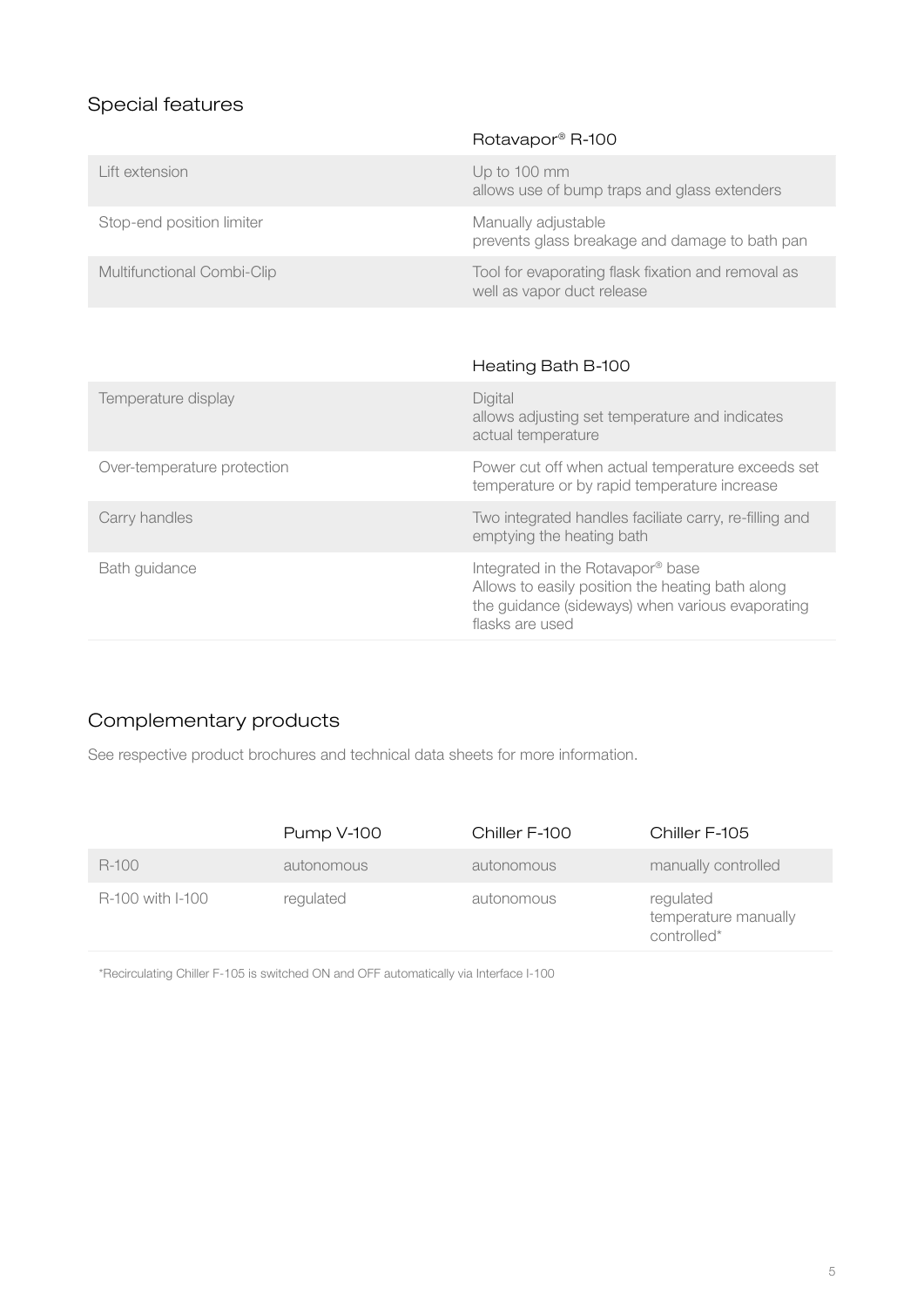# Exemplary solution

The following items are listed based on the solution "Rotavapor® Essential", shown in the "Laboratory Evaporation Solutions" brochure.

| Rotavapor® R-100, SJ29/32, V, 220-240V | 11100V1021 |
|----------------------------------------|------------|
| Interface I-100                        |            |
| Vacuum Pump V-100                      |            |
| <b>Recirculating Chiller F-105</b>     |            |
| Woulff bottle                          |            |

### Rotavapor accessories

|                                                                                                                                                                                                                     | Order number |
|---------------------------------------------------------------------------------------------------------------------------------------------------------------------------------------------------------------------|--------------|
| Heating Bath, B-100, 220-240V                                                                                                                                                                                       | 11061895     |
| Heating Bath, B-100, 100-120V                                                                                                                                                                                       | 11061894     |
| Protective shield, for Heating bath B-491, B-100<br>Effective user protection against splashing                                                                                                                     | 048052       |
| Top cover, for Heating bath B-491, B-100<br>To cover bath when not in use to save energy and to reduce evaporation of heating media                                                                                 | 048230       |
| Swimming balls, PP, Ø10mm (450pcs)<br>To reduce energy consumption of heating bath and for less evaporation of heat media, for temperatures up<br>to 100°C                                                          | 036405       |
| Cooling water valve, 24VAC<br>Valve opens cooling water feed only during distillation                                                                                                                               | 031356       |
| Water jet pump, B-764, magnetic valve, FFKM backstroke valve, 24V<br>Simple principle of vacuum generation, without cooling water valve, only used in combination with a vacuum<br>controller or interface          | 031358       |
| Water jet pump, B-767, magnetic valve (2 pcs), FFKM backstroke valve, 24V<br>Simple principle of vacuum generation, for pump and cooling water, only used in combination with a vacu-<br>um controller or interface | 031357       |
| Water regulation nozzle, restrictor valve, hose clamp, sieve<br>Used when tap water is applied as vacuum source, to reduce flow-rate of the water                                                                   | 011606       |
| Stopcock, standard, SJ18.8/38<br>For aeration of the system                                                                                                                                                         | 040627       |
| Stopcock, classic, SJ18.8/38<br>For aeration of the system, less cross-contamination than standard stopcock (040627)                                                                                                | 000637       |
| Stopcock, PTFE, SJ18.8/38<br>For applications when grease should be avoided, used instead of standard stopcock (040627), no feeding<br>possible                                                                     | 023896       |
| Flask holder, ring, non-slippery EPDM<br>Keeps flasks stable on the lab bench, for round-botton flasks (50 - 5000 mL)                                                                                               | 048618       |
| Set of flask holders, non-slippery EPDM (5pcs)<br>Keeps flasks stable on the lab bench, for round-botton flasks (50 - 5000 mL)                                                                                      | 11059916     |
| Power adapter, 24VDC, operating range 100-240V, frequency 50/60Hz<br>For operation of Rotavapor® without heating bath                                                                                               | 11055312     |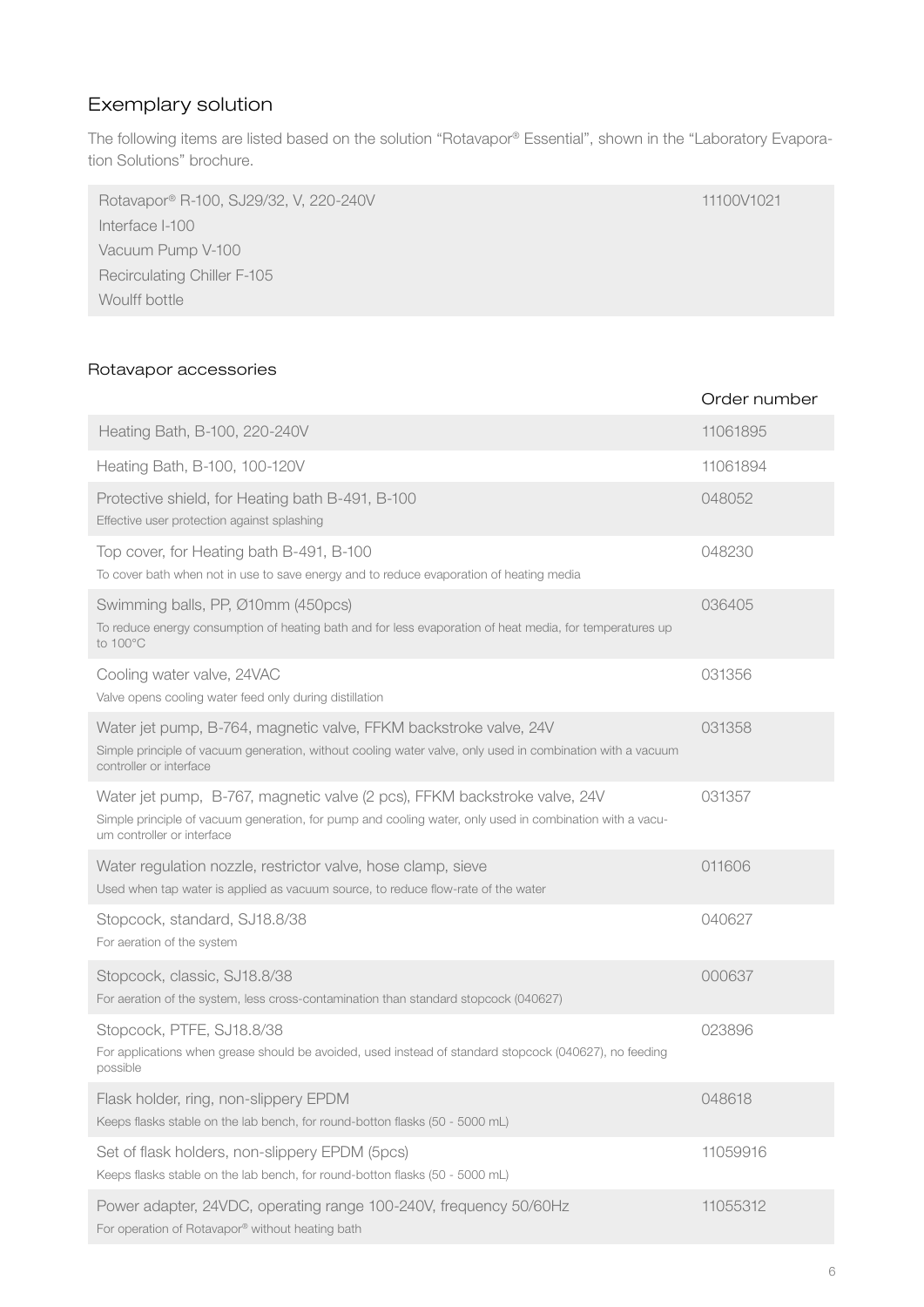|                                                                                                                                                | Order number |
|------------------------------------------------------------------------------------------------------------------------------------------------|--------------|
| Lab grease, tube, grease Glisseal 40 blue (60g)<br>To grease the joints                                                                        | 048197       |
| Condenser holder, holding rod, screw (2pcs), rubber band<br>Recommended to fasten condenser onto Rotavapor® R-100, for V- and C-glass assembly | 052893       |
| Tubing, for vacuum, silicone rubber, Ø6/16mm, red, per m                                                                                       | 017622       |
| Tubing, for vacuum, PTFE (rigid), Ø8/10mm, white/transparent, per m                                                                            | 027277       |
| Tubing, for vacuum, PEP, Ø6/8mm, transparent, per m                                                                                            | 027900       |
| Tubing, for cooling media, Nyflex, PVC-P, Ø8/14mm, transparent, per m                                                                          | 004113       |
| Tubing, for cooling media, silicone rubber, Ø6/9mm, transaprent, per m                                                                         | 004133       |
| Tubing, for feed, PTFE, Ø4.7/5.5mm, 330mm                                                                                                      | 000646       |

## Rotavapor® wear parts

|                                                                                            | Order number |
|--------------------------------------------------------------------------------------------|--------------|
| Vacuum seal, KD22, PTFE-composite                                                          | 000636       |
| Vacuum seal, KD22, PTFE-compensite, FDA-compliant sealing material                         | 11056622     |
| Hose barb, bent, GL14, silicone seal                                                       | 018916       |
| Set of hose barbs, bent, GL14, silicone seal, incl. cap nut (4pcs each)                    | 037287       |
| Set of hose barbs, bent, GL14, FPM seal, incl. cap nut (4pcs each)                         | 040295       |
| Set of hose barbs, bent, GL14, EPDM seal, incl. cap nut (4pcs each)                        | 043129       |
| Set of hose barbs, straight, GL14, silicone seal, incl. cap nut (4pcs each)                | 037642       |
| Set of hose barbs, straight, GL14, FPM seal, incl. cap nut (4pcs each)                     | 040296       |
| Set of hose barbs, straight, GL14, EPDM seal, incl. cap nut (4pcs each)                    | 043128       |
| Set of hose barbs, bent (1pc), straight (1pc), GL14, silicone seal, incl. cap nut (2pcs)   | 041939       |
| Set of hose barbs, bent (4pcs), straight (2pcs), GL14, silicone seal, incl. cap nut (6pcs) | 038000       |
| Set of hose barbs, bent, GL14, silicone seal (3pcs each)                                   | 041987       |
| Set of cap nuts, screw cap with hole, incl. FEP seal (10pcs)                               | 041999       |
| Set of cap nuts, screw cap with hole, GL14 (10pcs)                                         | 041956       |
| Set of cap nuts, screw cap without hole, GL14 (5pcs)                                       | 040624       |
| Set of seals, for hose barb, GL14, silicone, red (20pcs)                                   | 040023       |
| Set of seals, for hose barb, GL14, FPM, green (10pcs)*                                     | 040040       |
| Set of seals, for hose barb, GL14, EPDM, black (10pcs)*                                    | 040029       |
| Seal GL14, for cap nut, GL14, FEP                                                          | 038225       |

\* FPM and EPDM seals are more chemical resistant than silicone seals